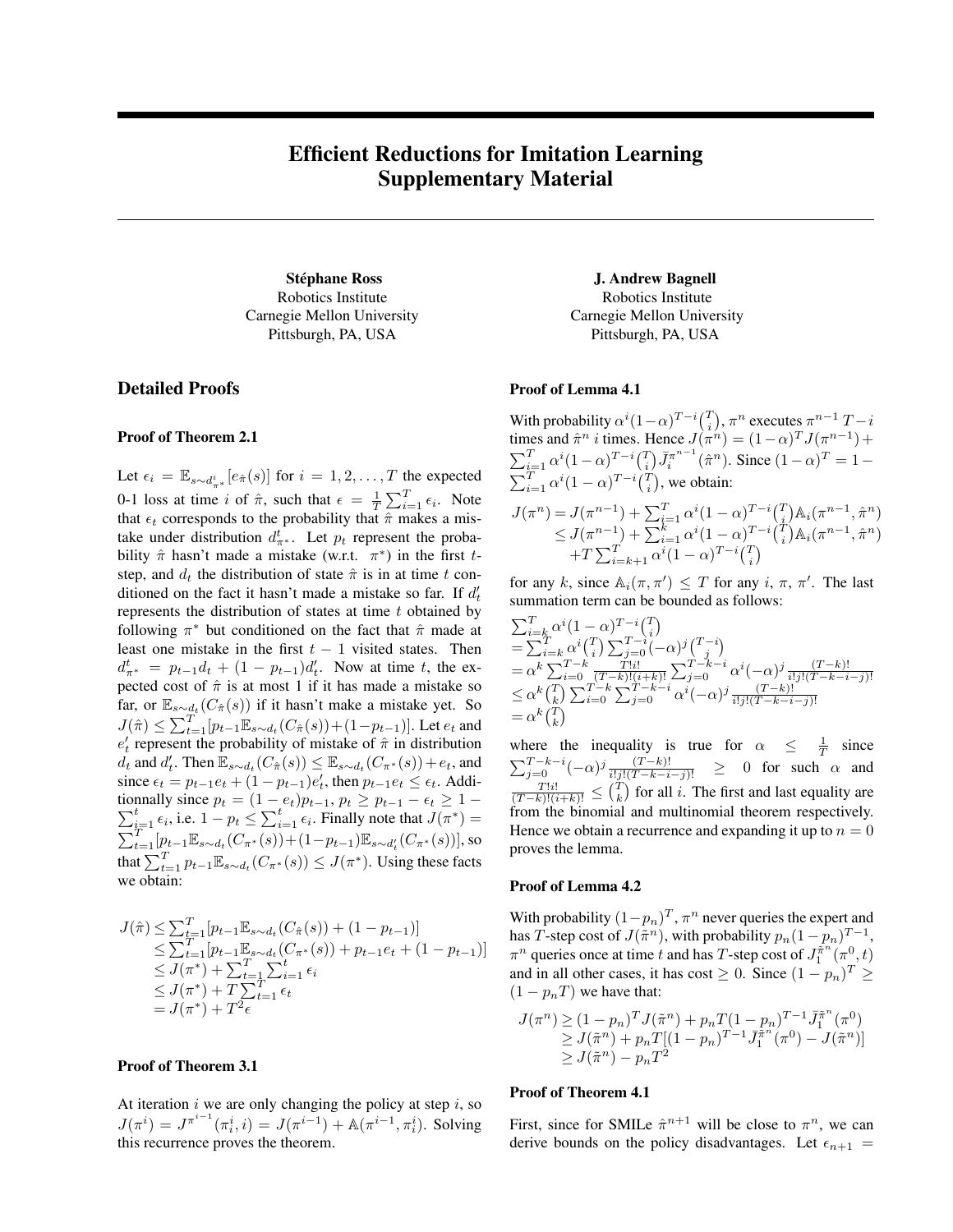$\mathbb{E}_{s \sim d_{\pi^n}}(e(s, \hat{\pi}^{*n+1}))$ , then:

$$
\begin{array}{l} 1. \ \mathbb{A}_1(\pi^n, \hat{\pi}^{n+1}) = (1-\alpha)^n (\bar{J}_1^{\pi^n}(\hat{\pi}^{*n+1}) - \bar{J}_1^{\pi^n}(\pi^*)) \\ 2. \ \mathbb{A}_2(\pi^n, \hat{\pi}^{n+1}) \leq 2\mathbb{A}_1(\pi^n, \hat{\pi}^{n+1}) + 4(1-\alpha)^{2n} T \epsilon_{n+1} \end{array}
$$

Proof of 1) This follows immediatly from the fact that  $\bar{J}_1^{\pi^n}(\hat{\pi}^{n+1})$  =  $\frac{1}{T} \sum_{t=1}^T [(1-\alpha)^n J_1^{\pi^n}(\hat{\pi}^{*n+1}, t)$  +  $\alpha \sum_{i=1}^{n} (1-\alpha)^{i-1} J_1^{\pi^n}(\hat{\pi}^{*i}, t) ]$  and  $J(\pi^n) = \frac{1}{T} \sum_{t=1}^{T} [(1-\alpha)^{i-1}]$  $\alpha)^n J_1^{\pi^n}(\pi^*,t) + \alpha \sum_{i=1}^n (1-\alpha)^{i-1} J_1^{\pi^n}(\hat{\pi}^{*i},t).$ 

**Proof of 2**) Let  $p_n = (1-\alpha)^n$ . First notice that  $J_1^{\pi}(\pi', t) =$  $\frac{1}{T-1} \sum_{t' \neq t} J_2^{\pi}(\pi', \pi, t, t')$ . Using this and the fact that  $\hat{\pi}^{n+1} = p_n \hat{\pi}^{*n+1} + (1 - p_n) \tilde{\pi}^n$  and  $\pi^n = p_n \pi^* + (1 - p_n)$  $(p_n)\tilde{\pi}^n$ , we have that:

$$
\begin{split} &\mathbb{A}_1(\pi^n,\hat{\pi}^{n+1})\\ &=\frac{1}{T(T-1)}\sum_{t=1}^{T-1}\sum_{t'=t+1}^{T}p_n^2\big[J_2^{\pi^n}(\hat{\pi}^{*n+1},\pi^*,t,t')\\ &+J_2^{\pi^n}(\pi^*,\hat{\pi}^{*n+1},t,t')-2J_2^{\pi^n}(\pi^*,t,t')\big]\\ &+p_n(1-p_n)\big[J_2^{\pi^n}(\hat{\pi}^{*n+1},\tilde{\pi}^n,t,t')-J_2^{\pi^n}(\pi^*,\tilde{\pi}^n,t,t')\big]\\ &+p_n(1-p_n)\big[J_2^{\pi^n}(\tilde{\pi}^n,\hat{\pi}^{*n+1},t,t')-J_2^{\pi^n}(\tilde{\pi}^n,\pi^*,t,t')\big] \end{split}
$$

Using this previous fact, we obtain that:

$$
\begin{aligned}\n&\mathbb{A}_2(\pi^n, \hat{\pi}^{n+1}) \\
&= \frac{1}{\binom{T}{2}} \sum_{t=1}^{T-1} \sum_{t'=t+1}^{T} p_n^2 \big[ J_2^{\pi^n}(\hat{\pi}^{*n+1}, t, t') - J_2^{\pi^n}(\pi^*, \hat{\pi}^{*n+1}, t, t') + J_2^{\pi^n}(\pi^*, t, t') - J_2^{\pi^n}(\hat{\pi}^{*n+1}, \pi^*, t, t') \big] + 2\mathbb{A}_1(\pi^n, \hat{\pi}^{n+1})\n\end{aligned}
$$

The bound follows from the fact that when  $\hat{\pi}^{*n+1}$  acts like  $\pi^*$  at timestep t, the term in brackets is 0, and when  $\hat{\pi}^{*n+1}$ doesn't act like  $\pi^*$  at timestep t, it is less than  $2T$ .

Theorem 4.1 follows from these bound, Lemma 4.1 for  $k = 2$  and Lemma 4.2, choosing  $\alpha = \frac{\sqrt{3}}{T^2 \sqrt{\log T}}$  and  $N = \frac{2}{\alpha} \log T$ .

#### Proof of Lemma 4.3

To prove this, we will condition on the number of times k, that  $\pi^n$  executes  $\tilde{\pi}^n$  (i.e. does not execute the experts policy). Since  $\pi^n$  does not execute the expert's policy k times over T steps with probability  $(1 - p_n)^k p_n^{T-k} \binom{T}{k}$ , we have that:  $D(\pi^n) = \sum_{k=0}^T (1 - p_n)^k p_n^{T-k} {T \choose k} D_k^{\pi^*}(\tilde{\pi}^n)$ . Now  $\tilde{\pi}^n = \frac{1-p_{n-1}}{1-p}$  $\frac{-p_{n-1}}{1-p_n}\tilde{\pi}^{n-1} + \frac{\alpha p_{n-1}}{1-p_n}$  $\frac{\alpha p_{n-1}}{1-p_n}\hat{\pi}^{*n}$ . The theorem follows from the fact that if  $\tilde{\pi}^n$  is executed k times, it will always execute  $\tilde{\pi}^{n-1}$  over those k times with probability  $\left(\frac{1-p_{n-1}}{1-p}\right)$  $\frac{-p_{n-1}}{1-p_n}$ <sup>k</sup>, and it will execute  $\hat{\pi}^{*n}$  at least once with probability  $1 - (\frac{1 - p_{n-1}}{1 - n})$  $\frac{-p_{n-1}}{1-p_n}$ )<sup>k</sup>.

## Example

The example in this section demonstrates that there exist problems where SMILe and Forward Training can guarantee strictly better performance than the traditional supervised approach, and where the traditional supervised approach achieves the  $O(T^2 \epsilon)$  regret bound.



<span id="page-1-0"></span>Figure 1: Problem where SMILe better than the supervised learning approach.

Consider the following problem with 3 states  $(s_0, s_1, s_2)$ and 2 actions  $(a_1, a_2)$ . The agent always starts in  $s_0$  and transitions are deterministic as specified in Figure [1.](#page-1-0)

The expert's policy  $\pi^*$  is to perform  $a_2$  in  $s_1$ , and  $a_1$  in  $s_0$  and  $s_2$ , and consider the cost function we are trying to minimize is the imitation loss with respect to  $\pi^*$  (i.e.  $C(s, a) = 1 - I(\pi^*(s), a)$ , where I is the indicator function).

In this example, under  $\pi^*$ , one would only observe  $s_0$  with frequency  $\frac{1}{T}$  and  $s_1$  the rest of the times, i.e.  $d_{\pi^*}$  =  $(\frac{1}{T}, \frac{T-1}{T}, 0)$ . Now consider the policy  $\hat{\pi}$  which executes  $a_1$  with probability  $(1 - \epsilon T)$  in  $s_0$ , and  $a_2$  in  $s_1$ ,  $s_2$ , for some  $\epsilon \leq \frac{1}{T}$ . This policy which could be learned by the supervised learning approach achieves  $\mathbb{E}_{s \sim d_{\pi^*}}(e(s, \hat{\pi})) = \epsilon$ , however the T-step expected cost of  $\hat{\pi}$  is  $T^2 \epsilon$  (with probability  $\epsilon T$  it has total cost of T, with probability  $1 - \epsilon T$  is has total cost of 0). This is an example where our upper bound in Theorem 2.1 is tight.

Now consider the Forward Training Algorithm. Here because the cost function is the imitation loss  $u_i = 1$  for all  $i$ , as in any state, if we change the current action to perform  $\pi$  and then follow  $\pi^*$ , this will always have a total cost less than 1. Hence if  $\epsilon_i = \mathbb{E}_{s \sim d_{\pi_{i-1}}^i}(e_{\pi_i^i}(s))$ , then  $\mathbb{A}(\pi^{i-1}, \pi_i^i) = \epsilon_i$ , so the forward training guarantees  $T\bar{\epsilon}$ expected T-step cost on this problem, for  $\bar{\epsilon} = \frac{1}{T} \sum_{i=1}^{T} \epsilon_i$ .

Now consider the SMILe algorithm. Let  $\hat{\pi}^{*n}$  denote the policy trained at iteration  $n$  under the state distribution  $d_{\pi^{n-1}}$ . In this problem, in any state, as soon as we do  $\pi^*$  we go to  $s_1$ . If we make a mistake in any state compared to executing  $\pi^*$ , we can only increase the  $T$ -step cost by 1 plus the expected number of steps it will take to come back to state  $s_1$  under the current policy  $\pi^{n-1}$ . Since  $\pi^{n-1}$  executes  $\pi^*$  with probability at least  $(1 - \alpha)^{n-1}$ , then this expected number of steps is at most  $\frac{1}{(1-\alpha)^{n-1}}$ . Hence for any policy  $\pi^{n-1}$ ,